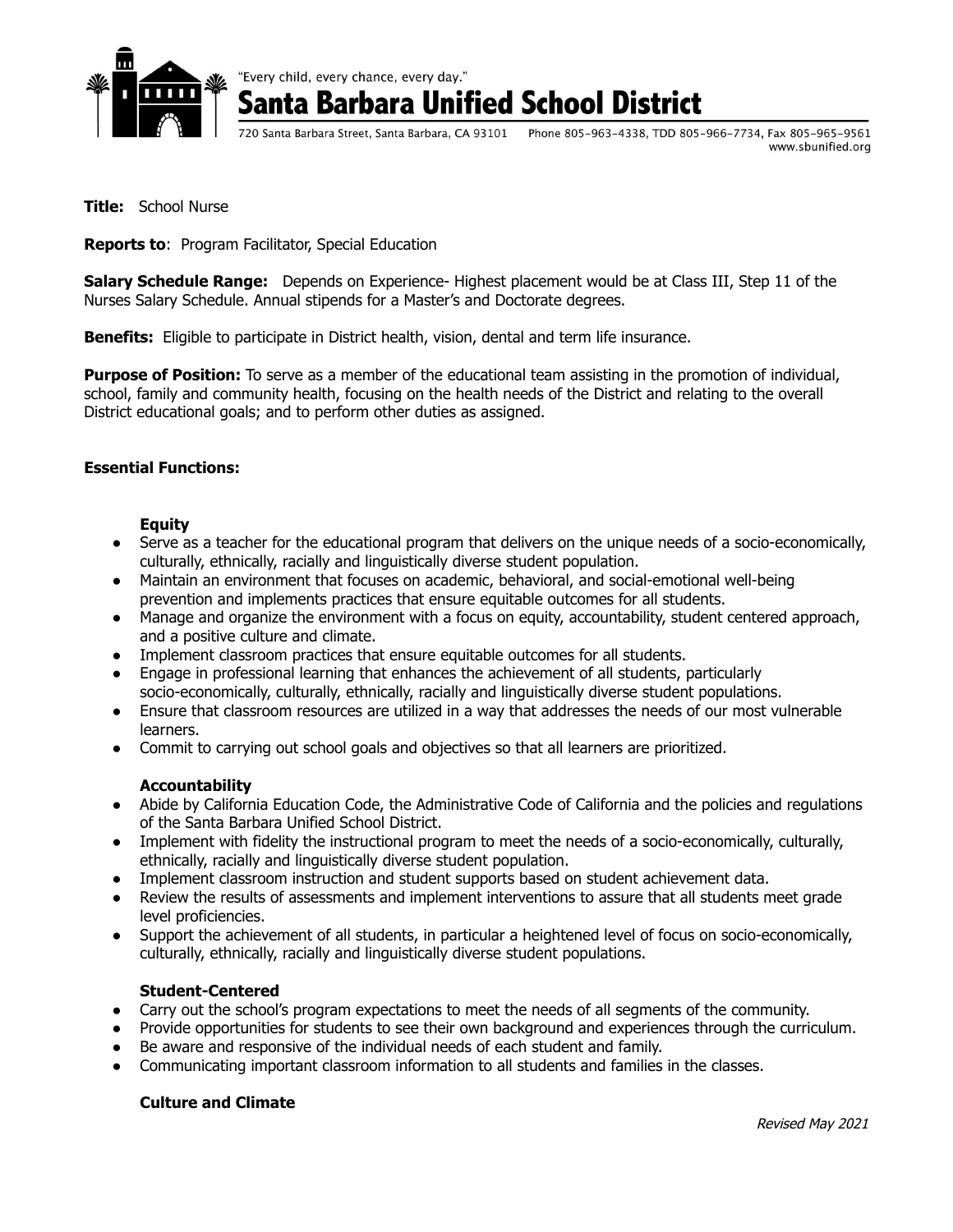- Establish and maintain high expectations for achievement and implement systematic supports using Multi-Tiered System of Support (MTSS) so all students can achieve standards.
- Participate in family engagement programs
- Carry out the school's student behavior policies and procedures with an emphasis on addressing the disproportionality of the system's impact on specific student groups (i.e. students of color, students with disabilities, socio-economically disadvantaged).
- Assume responsibility before, during, and after school hours for the health, safety, and welfare of students.
- Maintain the classroom as a safe space for students.

Perform other duties as assigned.

## **Additional Functions:**

- Ability to use medical equipment.
- Ability to assess emergency situations and respond appropriately.
- Assess and evaluate the health and developmental status of students, including interpreting health and development assessments as well as medical and nursing findings.
- Design, implement, and monitor individual student health care plans.
- Conduct professional learning training for staff; serve as a resource person to staff; teach health-related subjects to students in collaboration with the classroom teacher.
- Complete hearing, vision, and scoliosis screenings in compliance with health screening mandates
- Complete reports for Medical/Medicaid (MAA) reimbursements accurately and on time.
- Conduct immunization programs in collaboration with public agencies.
- Serve as a member of the Individualized Education Plan and/or 504 plan team to report results of health/development evaluations and to provide health-related information.
- Complete health/development evaluation of students referred to special education and/or 504 plans when specified in an assessment plan.
- Will be working with Early Childhood Assessment Team (ECAT).

## **Non-Essential Functions:**

- Assist the administration and staff in development and implementation of a comprehensive student health program and maintenance of a safe and healthful environment.
- Participate in implementing health instruction curriculum.
- Make appropriate health appraisals of students referred and provide health counseling to students and their parents when necessary.
- Follow up with parents regarding deficiencies identified during vision, auditory, and scoliosis screening; assist parents in making plans for further examinations and correction.
- Keep accurate records of activities at assigned schools.
- Assist in establishing and maintaining necessary health records at school sites.
- Record the results of health screenings and other significant health information in cumulative records.
- Assist in the control and prevention of communicable disease by providing information to staff, students, and parents about protective measures against communicable disease.
- Provide emergency care for serious accidents and illnesses, which occur at school.

## **Working Conditions & Physical Demands:**

- Ability to work at a desk, conference table or in meetings of various configurations.
- Ability to stand and circulate for extended periods of time.
- Ability to see for purposes of reading laws and codes, rules and policies, and other printed matter and observing students.